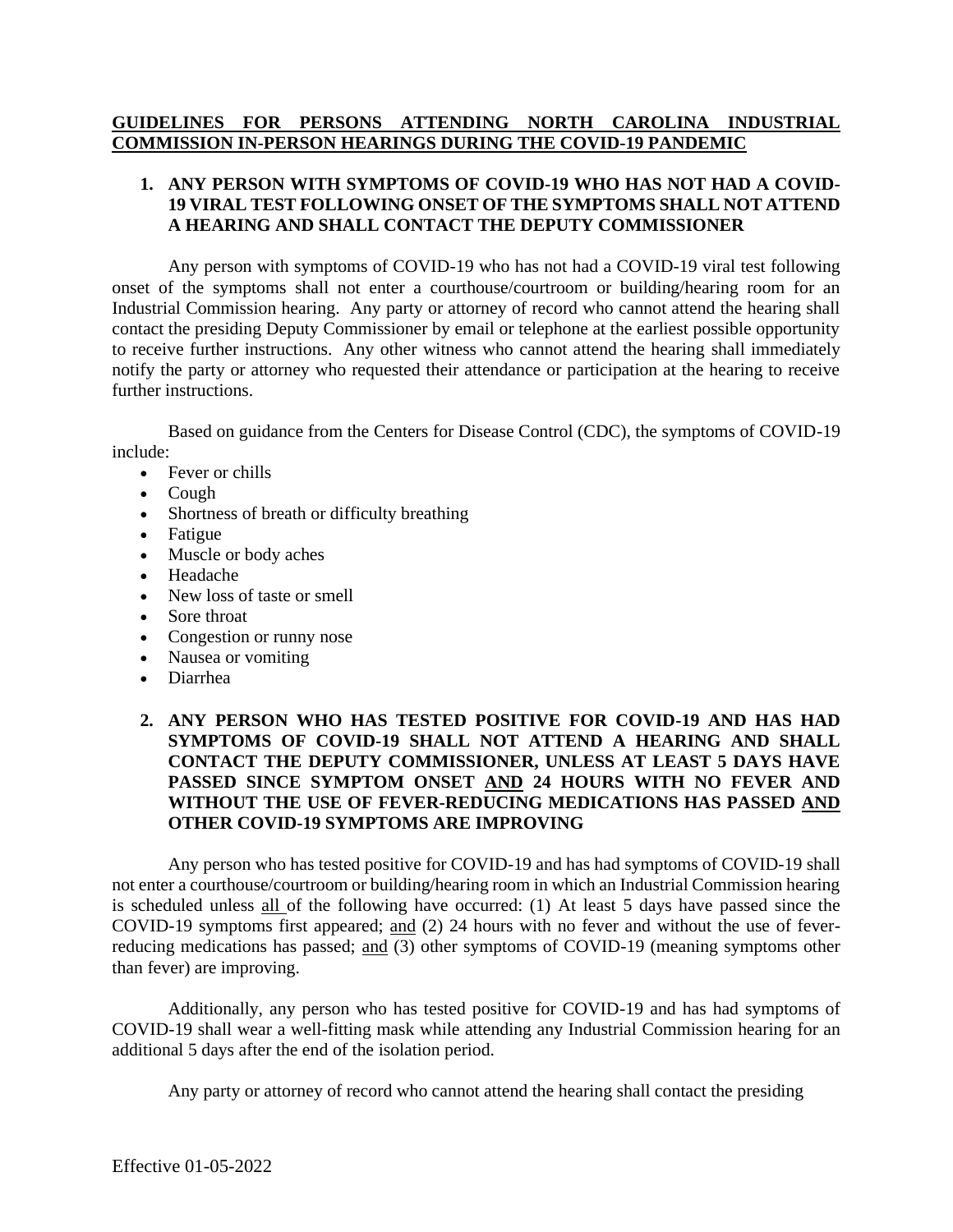2

Deputy Commissioner by email or telephone at the earliest possible opportunity to receive further instructions. Any other witness who cannot attend the hearing shall immediately notify the party or attorney who requested their attendance or participation at the hearing to receive further instructions.

### **3. ANY PERSON WHO HAS TESTED POSITIVE FOR COVID-19 BUT HAS HAD NO SYMPTOMS OF COVID-19 SHALL NOT ATTEND A HEARING AND SHALL CONTACT THE DEPUTY COMMISSIONER, UNLESS AT LEAST 5 DAYS HAVE PASSED SINCE THE POSITIVE COVID-19 TEST**

Any person who has tested positive for COVID-19 but has not had any symptoms, shall not enter a courthouse/courtroom or building/hearing room in which an Industrial Commission hearing is scheduled unless at least 5 days have passed since the positive test.

Additionally, any person who has tested positive for COVID-19 but has had no symptoms of COVID-19 shall wear a well-fitting mask while attending any Industrial Commission hearing for an additional 5 days after the 5-day isolation period.

Any party or attorney of record who cannot attend the hearing shall contact the presiding Deputy Commissioner by email or telephone at the earliest possible opportunity to receive further instructions. Any other witness who cannot attend the hearing shall immediately notify the party or attorney who requested their attendance or participation at the hearing to receive further instructions.

**4. SUBJECT TO THE EXCEPTIONS STATED HEREIN, ANY PERSON WHO HAS HAD A KNOWN CONTACT WITH ANOTHER PERSON WHO HAS COVID-19 SHALL NOT ATTEND A HEARING AND SHALL CONTACT THE DEPUTY COMMISSIONER, UNLESS AT LEAST 5 DAYS HAVE PASSED SINCE THE DATE OF THE LAST KNOWN CONTACT WITH ANOTHER PERSON WHO HAS COVID-19, FOLLOWED BY A NEGATIVE COVID-19 TEST.** *EXCEPTIONS: THIS REQUIREMENT DOES NOT APPLY TO PERSONS WHO ARE VACCINATED AND BOOSTED AGAINST COVID-19, PERSONS WHO ARE VACCINATED AGAINST COVID-19 AND NOT YET ELIGIBLE FOR A BOOSTER, OR PERSONS WHO HAVE RECOVERED FROM CONFIRMED COVID-19 WITHIN THE PREVIOUS 90 DAYS. HOWEVER, PERSONS WHO ARE EXCEPTED FROM THIS REQUIREMENT SHALL WEAR A WELL-FITTING MASK WHILE ATTENDING ANY INDUSTRIAL COMMISSION HEARING FOR 10 DAYS FROM THE DATE OF THE LAST KNOWN CONTACT WITH ANOTHER PERSON WHO HAS COVID-19.*

Subject to the exceptions stated below, any person who has had a known contact with another person who has COVID-19 shall not enter a courthouse/courtroom or building/hearing room in which an Industrial Commission hearing is scheduled, unless at least 5 days has passed since the date of the last known contact with another person who has COVID-19, followed by a negative COVID-19 test.

Additionally, any person who has had a known contact with another person who has COVID-19 shall wear a well-fitting mask while attending any Industrial Commission hearing for an additional 5 days after the 5-day isolation period.